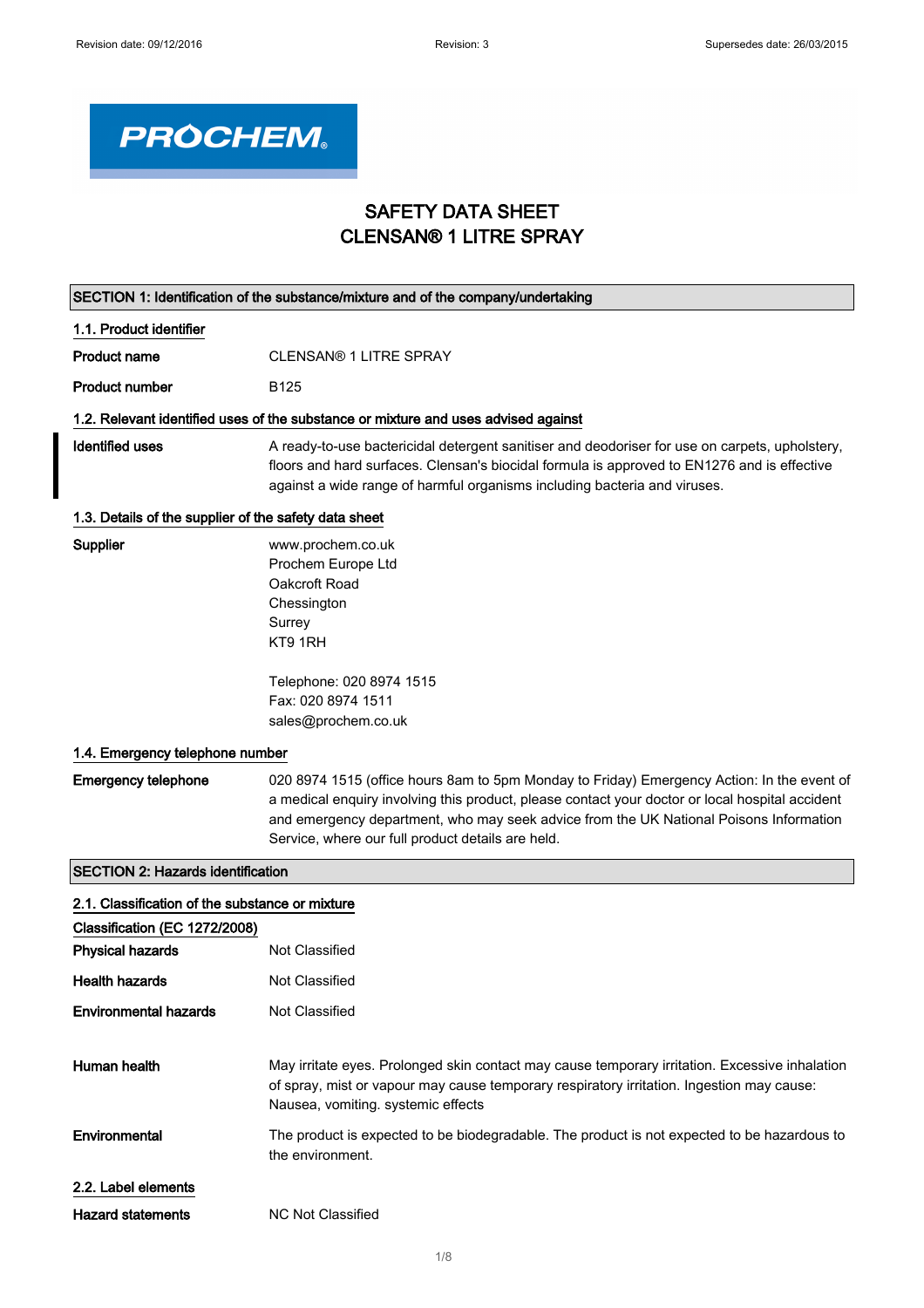| <b>Precautionary statements</b> | P102 Keep out of reach of children.<br>P262 Do not get in eyes, on skin, or on clothing.<br>P280 Wear protective gloves.<br>P305+P351+P338 IF IN EYES: Rinse cautiously with water for several minutes. Remove<br>contact lenses, if present and easy to do. Continue rinsing.<br>P313 Get medical advice/ attention. |
|---------------------------------|-----------------------------------------------------------------------------------------------------------------------------------------------------------------------------------------------------------------------------------------------------------------------------------------------------------------------|
| Detergent labelling             | $\leq$ 5% disinfectants, $\leq$ 5% perfumes                                                                                                                                                                                                                                                                           |

## 2.3. Other hazards

See section 8 for details of exposure limits.

|                                                            | <b>SECTION 3: Composition/information on ingredients</b>                                                                                                                   |  |  |
|------------------------------------------------------------|----------------------------------------------------------------------------------------------------------------------------------------------------------------------------|--|--|
| 3.2. Mixtures                                              |                                                                                                                                                                            |  |  |
| <b>Composition comments</b>                                | No classified ingredients, or those having occupational exposure limits, present above the<br>levels of disclosure.                                                        |  |  |
| <b>SECTION 4: First aid measures</b>                       |                                                                                                                                                                            |  |  |
| 4.1. Description of first aid measures                     |                                                                                                                                                                            |  |  |
| Inhalation                                                 | Move affected person to fresh air and keep warm and at rest in a position comfortable for<br>breathing. Get medical attention if any discomfort continues.                 |  |  |
| Ingestion                                                  | Do not induce vomiting. Rinse mouth thoroughly with water. Give plenty of water to drink.<br>Never give anything by mouth to an unconscious person. Get medical attention. |  |  |
| <b>Skin contact</b>                                        | Wash with plenty of water. Get medical attention if any discomfort continues.                                                                                              |  |  |
| Eye contact                                                | Rinse immediately with plenty of water. Remove any contact lenses and open eyelids wide<br>apart. Continue to rinse for at least 15 minutes. Get medical attention.        |  |  |
|                                                            | 4.2. Most important symptoms and effects, both acute and delayed                                                                                                           |  |  |
| <b>Skin contact</b>                                        | Prolonged or repeated exposure may cause the following adverse effects: Skin irritation.                                                                                   |  |  |
| Eye contact                                                | May irritate eyes.                                                                                                                                                         |  |  |
|                                                            | 4.3. Indication of any immediate medical attention and special treatment needed                                                                                            |  |  |
| Notes for the doctor                                       | Treat symptomatically.                                                                                                                                                     |  |  |
| <b>SECTION 5: Firefighting measures</b>                    |                                                                                                                                                                            |  |  |
| 5.1. Extinguishing media                                   |                                                                                                                                                                            |  |  |
| Suitable extinguishing media                               | The product is not flammable. Extinguish with the following media: Water spray, dry powder or<br>carbon dioxide.                                                           |  |  |
| 5.2. Special hazards arising from the substance or mixture |                                                                                                                                                                            |  |  |
| Specific hazards                                           | No unusual fire or explosion hazards noted.                                                                                                                                |  |  |
| <b>Hazardous combustion</b><br>products                    | Thermal decomposition or combustion products may include the following substances: Oxides<br>of carbon.                                                                    |  |  |
| 5.3. Advice for firefighters                               |                                                                                                                                                                            |  |  |
| Special protective equipment<br>for firefighters           | Wear positive-pressure self-contained breathing apparatus (SCBA) and appropriate protective<br>clothing.                                                                   |  |  |
| <b>SECTION 6: Accidental release measures</b>              |                                                                                                                                                                            |  |  |
|                                                            | 6.1. Personal precautions, protective equipment and emergency procedures                                                                                                   |  |  |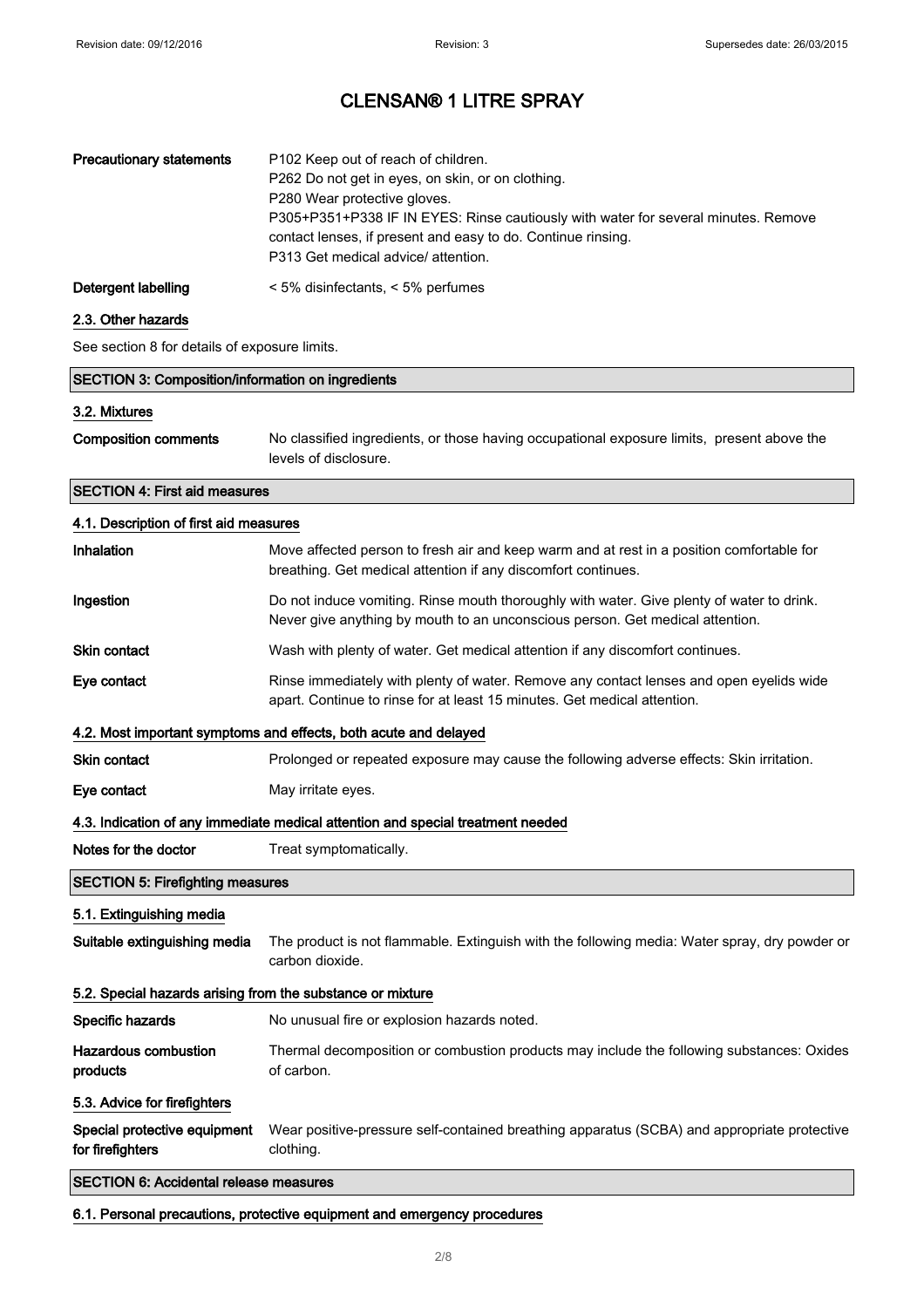| <b>Personal precautions</b>                               | Wear protective clothing as described in Section 8 of this safety data sheet.                                                                                                                                                                                       |  |  |
|-----------------------------------------------------------|---------------------------------------------------------------------------------------------------------------------------------------------------------------------------------------------------------------------------------------------------------------------|--|--|
| 6.2. Environmental precautions                            |                                                                                                                                                                                                                                                                     |  |  |
| <b>Environmental precautions</b>                          | Do not discharge into drains or watercourses or onto the ground.                                                                                                                                                                                                    |  |  |
| 6.3. Methods and material for containment and cleaning up |                                                                                                                                                                                                                                                                     |  |  |
| Methods for cleaning up                                   | Absorb spillage with non-combustible, absorbent material. Collect and place in suitable waste<br>disposal containers and seal securely. For waste disposal, see Section 13.                                                                                         |  |  |
| 6.4. Reference to other sections                          |                                                                                                                                                                                                                                                                     |  |  |
| Reference to other sections                               | For personal protection, see Section 8. Collect and dispose of spillage as indicated in Section<br>13.                                                                                                                                                              |  |  |
| <b>SECTION 7: Handling and storage</b>                    |                                                                                                                                                                                                                                                                     |  |  |
| 7.1. Precautions for safe handling                        |                                                                                                                                                                                                                                                                     |  |  |
| <b>Usage precautions</b>                                  | Wear protective clothing as described in Section 8 of this safety data sheet. Avoid inhalation<br>of vapours and spray/mists. Wash hands thoroughly after handling. Wash contaminated<br>clothing before reuse. Do not eat, drink or smoke when using this product. |  |  |
|                                                           | 7.2. Conditions for safe storage, including any incompatibilities                                                                                                                                                                                                   |  |  |
| <b>Storage precautions</b>                                | Store in closed original container at temperatures between 5°C and 30°C. Keep out of the<br>reach of children.                                                                                                                                                      |  |  |
| 7.3. Specific end use(s)                                  |                                                                                                                                                                                                                                                                     |  |  |
| Specific end use(s)                                       | The identified uses for this product are detailed in Section 1.2.                                                                                                                                                                                                   |  |  |
|                                                           |                                                                                                                                                                                                                                                                     |  |  |
| <b>SECTION 8: Exposure Controls/personal protection</b>   |                                                                                                                                                                                                                                                                     |  |  |
| 8.1. Control parameters                                   |                                                                                                                                                                                                                                                                     |  |  |
| Ingredient comments                                       | No exposure limits known for ingredient(s).                                                                                                                                                                                                                         |  |  |
| 8.2. Exposure controls                                    |                                                                                                                                                                                                                                                                     |  |  |
| Protective equipment                                      |                                                                                                                                                                                                                                                                     |  |  |
| Appropriate engineering<br>controls                       | Provide adequate ventilation.                                                                                                                                                                                                                                       |  |  |
| Eye/face protection                                       | Side shield safety glasses are recommended when handling concentrate or during spray<br>application.                                                                                                                                                                |  |  |
| Hand protection                                           | Wear protective gloves. It is recommended that gloves are made of the following material:<br>Nitrile rubber. Protective gloves should be inspected for wear before use and replaced<br>regularly in accordance with the manufacturers specifications.               |  |  |
| <b>Hygiene measures</b>                                   | Wash hands thoroughly after handling. Wash contaminated clothing before reuse. Do not eat,<br>drink or smoke when using this product.                                                                                                                               |  |  |
| <b>Respiratory protection</b>                             | For situations where recommended exposure limits may be exceeded or where there is a risk<br>of inhalation of fine spray mists, a suitable respirator face mask is recommended.                                                                                     |  |  |

## 9.1. Information on basic physical and chemical properties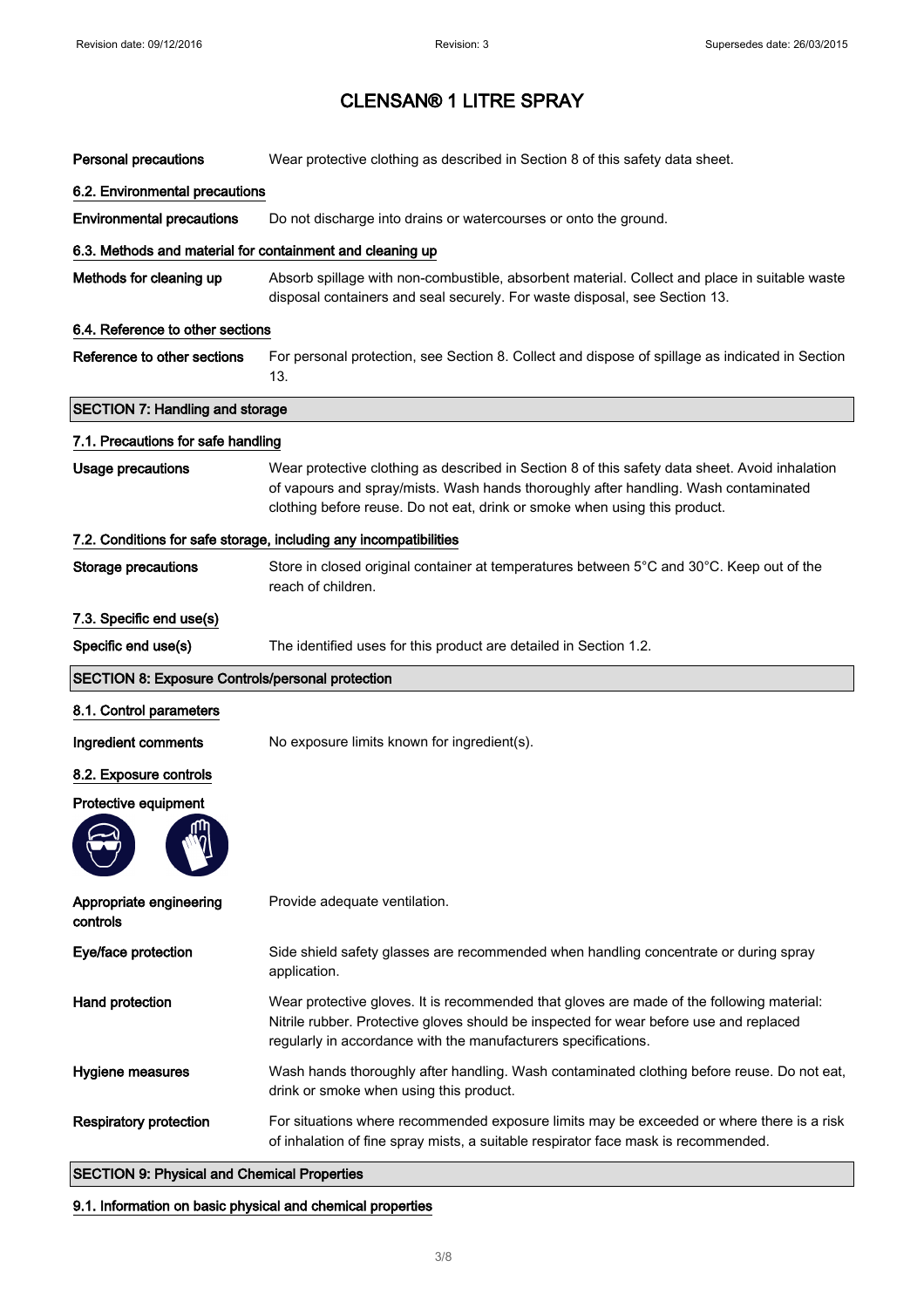| Appearance                                      | Colourless liquid.                                                                                                        |  |  |
|-------------------------------------------------|---------------------------------------------------------------------------------------------------------------------------|--|--|
| Odour                                           | Herbal Lemon.                                                                                                             |  |  |
| <b>Odour threshold</b>                          | Not determined.                                                                                                           |  |  |
| рH                                              | pH (diluted solution): 6                                                                                                  |  |  |
| Initial boiling point and range                 | $100^{\circ}$ C                                                                                                           |  |  |
| Flash point                                     | Not applicable.                                                                                                           |  |  |
| <b>Evaporation rate</b>                         | Not determined.                                                                                                           |  |  |
| Upper/lower flammability or<br>explosive limits | Not applicable.                                                                                                           |  |  |
| Vapour pressure                                 | Not determined.                                                                                                           |  |  |
| Vapour density                                  | Not determined.                                                                                                           |  |  |
| <b>Relative density</b>                         | 1.0                                                                                                                       |  |  |
| Solubility(ies)                                 | Soluble in water.                                                                                                         |  |  |
| <b>Partition coefficient</b>                    | Not determined.                                                                                                           |  |  |
| <b>Viscosity</b>                                | Not determined.                                                                                                           |  |  |
| <b>Explosive properties</b>                     | Not applicable.                                                                                                           |  |  |
| <b>Oxidising properties</b>                     | Not applicable.                                                                                                           |  |  |
| 9.2. Other information                          |                                                                                                                           |  |  |
| Other information                               | None known.                                                                                                               |  |  |
| <b>SECTION 10: Stability and reactivity</b>     |                                                                                                                           |  |  |
| 10.1. Reactivity                                |                                                                                                                           |  |  |
| <b>Reactivity</b>                               | There are no known reactivity hazards associated with this product.                                                       |  |  |
| 10.2. Chemical stability                        |                                                                                                                           |  |  |
| <b>Stability</b>                                | Stable at normal ambient temperatures and when used as recommended. Product is<br>deactivated by anionic cleaning agents. |  |  |
| 10.3. Possibility of hazardous reactions        |                                                                                                                           |  |  |
| Possibility of hazardous<br>reactions           | Not determined.                                                                                                           |  |  |
| 10.4. Conditions to avoid                       |                                                                                                                           |  |  |
| <b>Conditions to avoid</b>                      | Store in closed original container at temperatures between 5°C and 30°C. Protect from<br>freezing and direct sunlight.    |  |  |
| 10.5. Incompatible materials                    |                                                                                                                           |  |  |
|                                                 |                                                                                                                           |  |  |
| Materials to avoid                              | Strong oxidising agents. anionic surfactants                                                                              |  |  |
| 10.6. Hazardous decomposition products          |                                                                                                                           |  |  |
| Hazardous decomposition<br>products             | Thermal decomposition or combustion products may include the following substances: Oxides<br>of carbon.                   |  |  |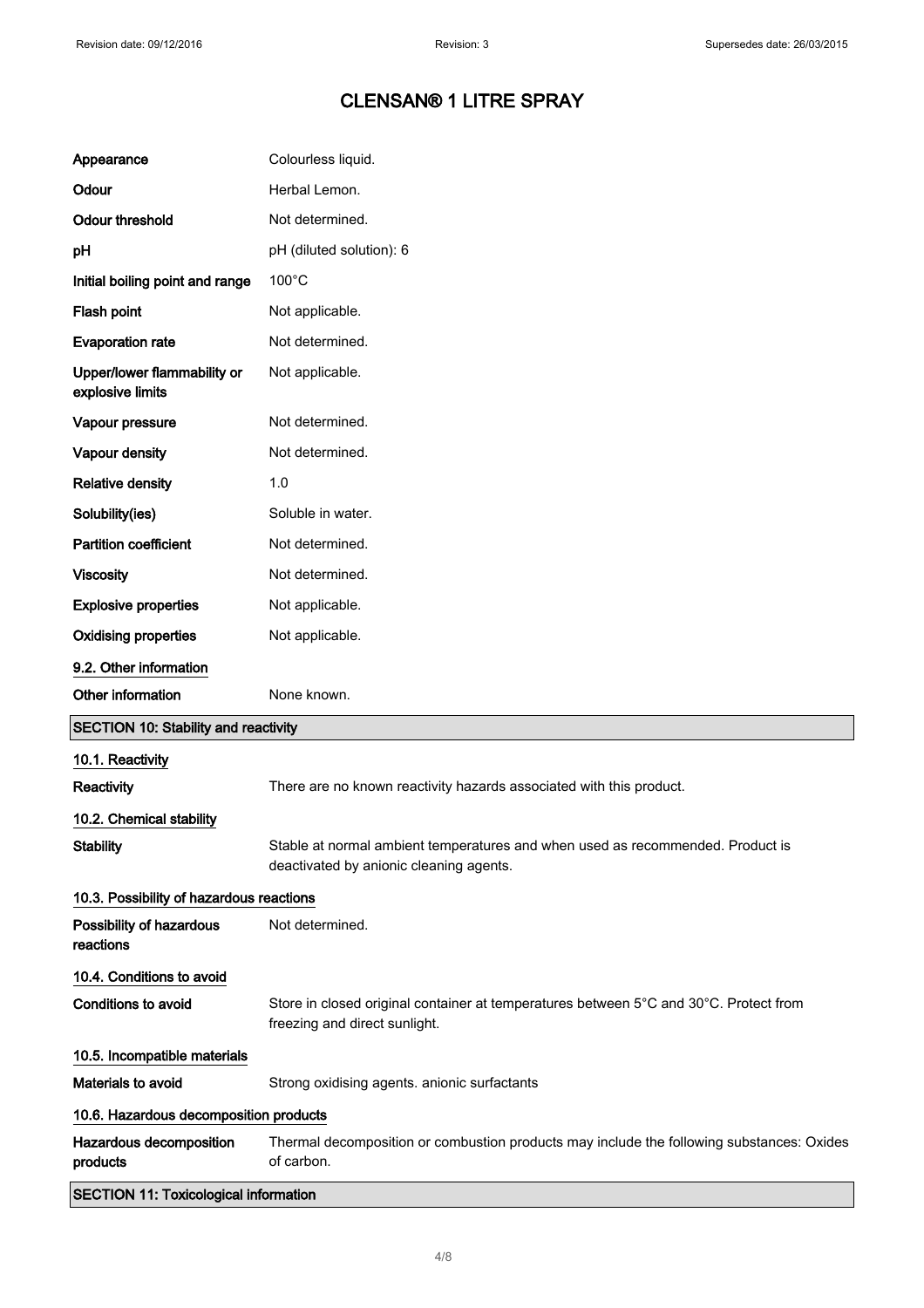| 11.1. Information on toxicological effects             |                                                                                                             |  |
|--------------------------------------------------------|-------------------------------------------------------------------------------------------------------------|--|
| <b>Toxicological effects</b>                           | Ingestion may cause: Nausea, vomiting. systemic effects                                                     |  |
| Skin corrosion/irritation                              |                                                                                                             |  |
| Skin corrosion/irritation                              | Prolonged or repeated exposure may cause the following adverse effects:, skin irritation and<br>dermatitis. |  |
| Serious eye damage/irritation                          |                                                                                                             |  |
| Serious eye damage/irritation                          | May irritate eyes.                                                                                          |  |
| <b>Skin sensitisation</b><br><b>Skin sensitisation</b> | None known.                                                                                                 |  |
| Germ cell mutagenicity                                 |                                                                                                             |  |
| Genotoxicity - in vivo                                 | No effects expected based upon current data.                                                                |  |
| Carcinogenicity                                        |                                                                                                             |  |
| Carcinogenicity                                        | No effects expected based upon current data.                                                                |  |
| Reproductive toxicity                                  |                                                                                                             |  |
| Reproductive toxicity - fertility                      | No effects expected based upon current data.                                                                |  |

### Toxicological information on ingredients.

### Quaternary ammonium compounds, benzyl-C12-16-alkyldimethyl, chlorides

| Acute toxicity - oral                                                               |         |  |
|-------------------------------------------------------------------------------------|---------|--|
| Acute toxicity oral (LD <sub>50</sub><br>mg/kg)                                     | 344.0   |  |
| <b>Species</b>                                                                      | Rat     |  |
| ATE oral (mg/kg)                                                                    | 344.0   |  |
| Acute toxicity - dermal                                                             |         |  |
| Acute toxicity dermal (LD <sub>50</sub> 3,340.0<br>mg/kg)                           |         |  |
| <b>Species</b>                                                                      | Rabbit  |  |
| ATE dermal (mg/kg)                                                                  | 3,340.0 |  |
| Quaternary ammonium compounds, C12-14-alkyl[(ethylphenyl)methyl]dimethyl, chlorides |         |  |
| Acute toxicity - dermal                                                             |         |  |
| Acute toxicity dermal (LD <sub>50</sub> 3,340.0<br>mg/kg)                           |         |  |

Species Rabbit

## SECTION 12: Ecological Information

## 12.1. Toxicity

Ecological information on ingredients.

### Quaternary ammonium compounds, benzyl-C12-16-alkyldimethyl, chlorides

### Acute aquatic toxicity

LE(C)<sub>50</sub> 0.01 < L(E)C50  $\leq$  0.1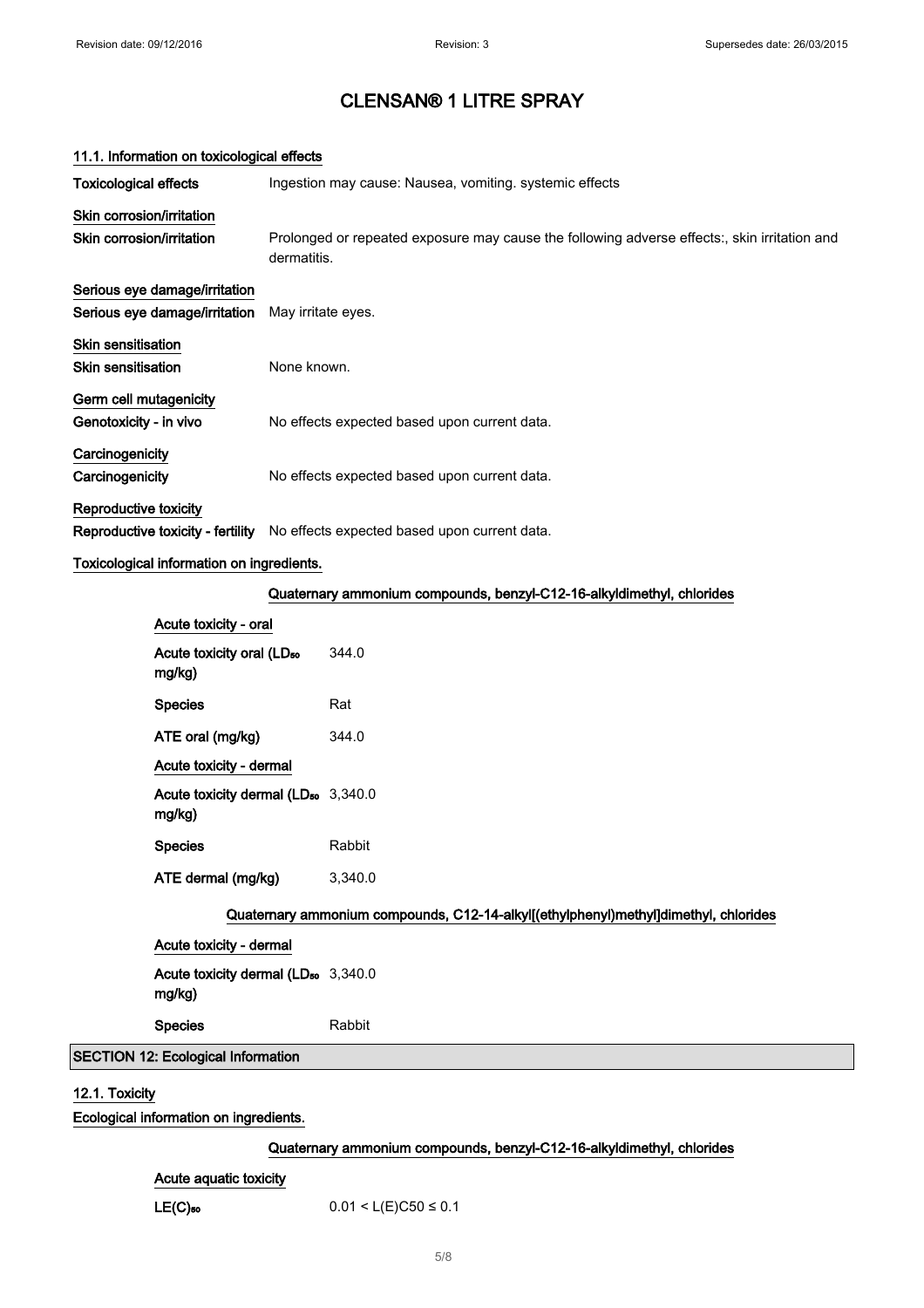|                              | M factor (Acute)                           |                 | 10                                                                                                                                                                                                                                                                                                                                                                                                                      |
|------------------------------|--------------------------------------------|-----------------|-------------------------------------------------------------------------------------------------------------------------------------------------------------------------------------------------------------------------------------------------------------------------------------------------------------------------------------------------------------------------------------------------------------------------|
|                              | Acute toxicity - fish                      |                 | LC50, 96 hours: 0.28 mg/l, Pimephales promelas (Fat-head Minnow)                                                                                                                                                                                                                                                                                                                                                        |
|                              | Acute toxicity - aquatic<br>invertebrates  |                 | EC <sub>50</sub> , 48 hours: 0.016 mg/l, Daphnia magna                                                                                                                                                                                                                                                                                                                                                                  |
|                              | Acute toxicity - aquatic<br>plants         |                 | EC <sub>50</sub> , 72 hours: 0.049 mg/l, Scenedesmus subspicatus                                                                                                                                                                                                                                                                                                                                                        |
|                              | Chronic aquatic toxicity                   |                 |                                                                                                                                                                                                                                                                                                                                                                                                                         |
|                              | <b>NOEC</b>                                |                 | $0.001 < NOEC \le 0.01$                                                                                                                                                                                                                                                                                                                                                                                                 |
|                              | Degradability                              |                 | Rapidly degradable                                                                                                                                                                                                                                                                                                                                                                                                      |
|                              | M factor (Chronic)                         |                 | 1                                                                                                                                                                                                                                                                                                                                                                                                                       |
|                              |                                            |                 | Quaternary ammonium compounds, C12-14-alkyl[(ethylphenyl)methyl]dimethyl, chlorides                                                                                                                                                                                                                                                                                                                                     |
|                              | Acute aquatic toxicity                     |                 |                                                                                                                                                                                                                                                                                                                                                                                                                         |
|                              | $LE(C)$ 50                                 |                 | $0.01 < L(E)C50 \le 0.1$                                                                                                                                                                                                                                                                                                                                                                                                |
|                              | M factor (Acute)                           |                 | 10                                                                                                                                                                                                                                                                                                                                                                                                                      |
|                              | Acute toxicity - fish                      |                 | LC50, 96 hours: 0.28 mg/l, Pimephales promelas (Fat-head Minnow)                                                                                                                                                                                                                                                                                                                                                        |
|                              | Acute toxicity - aquatic<br>invertebrates  |                 | EC <sub>50</sub> , 48 hours: 0.016 mg/l, Daphnia magna                                                                                                                                                                                                                                                                                                                                                                  |
|                              | Acute toxicity - aquatic<br>plants         |                 | EC <sub>50</sub> , 72 hours: 0.049 mg/l, Scenedesmus subspicatus                                                                                                                                                                                                                                                                                                                                                        |
|                              | Chronic aquatic toxicity                   |                 |                                                                                                                                                                                                                                                                                                                                                                                                                         |
|                              | M factor (Chronic)                         |                 | 1                                                                                                                                                                                                                                                                                                                                                                                                                       |
|                              | 12.2. Persistence and degradability        |                 |                                                                                                                                                                                                                                                                                                                                                                                                                         |
|                              |                                            |                 | Persistence and degradability The surfactant(s) contained in this product complies(comply) with the biodegradability criteria<br>as laid down in Regulation (EC) No. 648/2004 on detergents. Data to support this assertion<br>are held at the disposal of the competent authorities of the Member States and will be made<br>available to them at their direct request, or at the request of a detergent manufacturer. |
|                              | 12.3. Bioaccumulative potential            |                 |                                                                                                                                                                                                                                                                                                                                                                                                                         |
|                              | <b>Bioaccumulative potential</b>           |                 | The product does not contain any substances expected to be bioaccumulating.                                                                                                                                                                                                                                                                                                                                             |
| <b>Partition coefficient</b> |                                            | Not determined. |                                                                                                                                                                                                                                                                                                                                                                                                                         |
| 12.4. Mobility in soil       |                                            |                 |                                                                                                                                                                                                                                                                                                                                                                                                                         |
| <b>Mobility</b>              |                                            |                 | The product is soluble in water.                                                                                                                                                                                                                                                                                                                                                                                        |
|                              | 12.5. Results of PBT and vPvB assessment   |                 |                                                                                                                                                                                                                                                                                                                                                                                                                         |
| assessment                   | Results of PBT and vPvB                    |                 | This product does not contain any substances classified as PBT or vPvB.                                                                                                                                                                                                                                                                                                                                                 |
|                              | 12.6. Other adverse effects                |                 |                                                                                                                                                                                                                                                                                                                                                                                                                         |
| Other adverse effects        |                                            | None known.     |                                                                                                                                                                                                                                                                                                                                                                                                                         |
|                              | <b>SECTION 13: Disposal considerations</b> |                 |                                                                                                                                                                                                                                                                                                                                                                                                                         |
|                              | 13.1. Waste treatment methods              |                 |                                                                                                                                                                                                                                                                                                                                                                                                                         |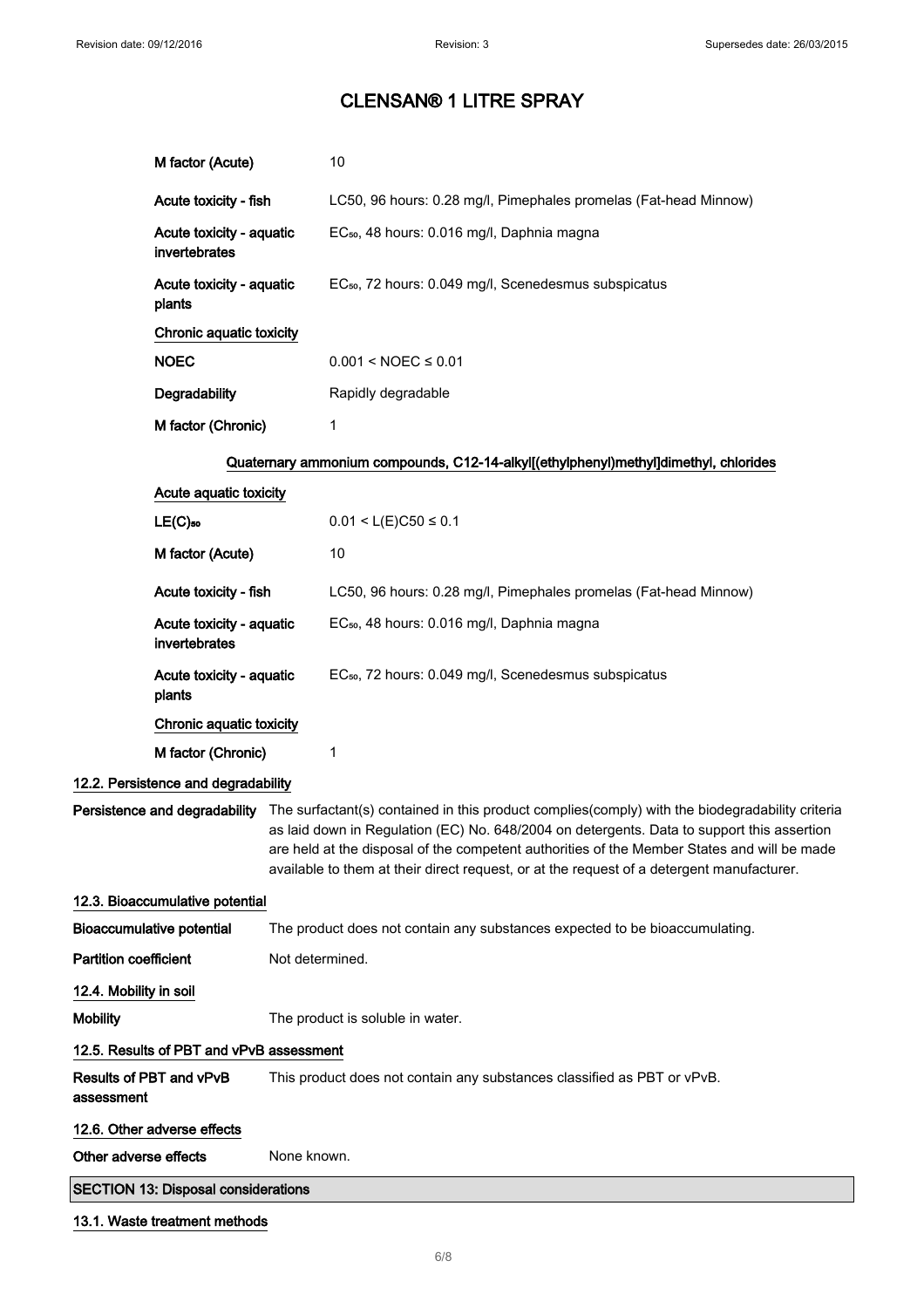## Disposal methods Dispose of waste to licensed waste disposal site in accordance with the requirements of the local Waste Disposal Authority. Empty containers should be rinsed with water then crushed and disposed of at legal waste disposal site.

### SECTION 14: Transport information

#### 14.1. UN number

Not classified for transportation.

### 14.2. UN proper shipping name

None.

#### 14.3. Transport hazard class(es)

ADR/RID class

#### **IMDG class**

#### 14.4. Packing group

None.

#### 14.5. Environmental hazards

Environmentally hazardous substance/marine pollutant No.

### 14.6. Special precautions for user

None.

#### 14.7. Transport in bulk according to Annex II of MARPOL and the IBC Code

Transport in bulk according to Not applicable. Annex II of MARPOL 73/78 and the IBC Code

#### SECTION 15: Regulatory information

#### 15.1. Safety, health and environmental regulations/legislation specific for the substance or mixture

| <b>National regulations</b> | The Control of Substances Hazardous to Health Regulations 2002 (SI 2002 No. 2677) (as<br>amended).                                                                                                                                                                                                                                                                                                         |
|-----------------------------|------------------------------------------------------------------------------------------------------------------------------------------------------------------------------------------------------------------------------------------------------------------------------------------------------------------------------------------------------------------------------------------------------------|
| EU legislation              | Regulation (EC) No 1907/2006 of the European Parliament and of the Council of 18<br>December 2006 concerning the Registration, Evaluation, Authorisation and Restriction of<br>Chemicals (REACH) (as amended).<br>Regulation (EC) No 1272/2008 of the European Parliament and of the Council of 16<br>December 2008 on classification, labelling and packaging of substances and mixtures (as<br>amended). |

#### 15.2. Chemical safety assessment

No chemical safety assessment has been carried out.

### SECTION 16: Other information

| General information      | Telephone 020 8974 1515                                                                |
|--------------------------|----------------------------------------------------------------------------------------|
| <b>Revision comments</b> | NOTE: Lines within the margin indicate significant changes from the previous revision. |
| <b>Revision date</b>     | 09/12/2016                                                                             |
| <b>Revision</b>          | 3                                                                                      |